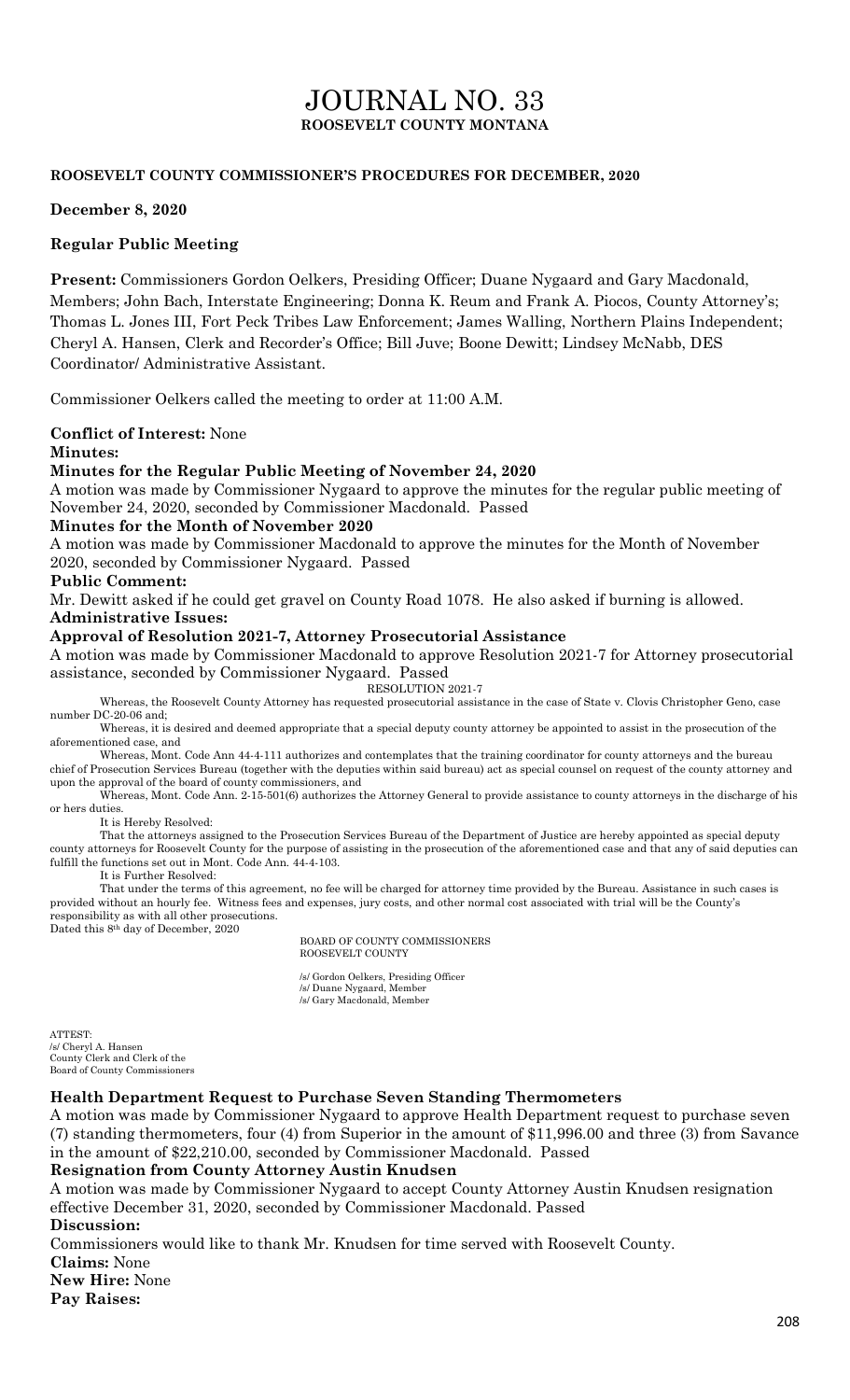## **Annual Pay Raise for Dispatch Employee Tiffany Greybear**

A motion was made by Commissioner Macdonald to approve annual pay raise for Dispatch employee Tiffany Greybear from Grade 1 Range 7 to Grade 1 Range 8, seconded by Commissioner Nygaard. Passed **Six Month Pay Raise for Road Department Employee Ryan Lambert**

A motion was made by Commissioner Nygaard to approve six month pay raise for Road department employee Ryan Lambert a half step of E-2, seconded Commissioner Macdonald. Passed **Additional Administrative Issues:**

# **Discussion on Holiday Hours for Christmas Eve**

A motion was made by Commissioner Nygaard that the department heads and elected officials may close their office at noon on December 24, 2020. Department heads and Elected Officials must leave a contact phone number, to be posted in case services are needed with Lindsey McNabb in the Commissioner's Office. Employees have the option to work the afternoon or use vacation or leave without pay, seconded by Commissioner Oelkers. Passed

**Vote:**

For: 2

Opposed: 1

#### **Health Department Request to Purchase a Clorox Electrostatic Sprayer and Solution**

A motion was made by Commissioner Nygaard to approve Health Department's request to purchase a Clorox Electrostatic Sprayer and solution for the Roosevelt Medical Center with the Cares Act Grant funds from Dacotah Paper Company in the amount of \$4,122.39, seconded by Commissioner Macdonald. Passed

**New Business:** None

## **Unfinished Business:**

#### **IT Department Request to Upgrade Email Services**

A motion was made by Commissioner Macdonald to approve IT department request to upgrade email services with Microsoft Office from Proficient Technologies in the amount of \$20,100.00, seconded by Commissioner Nygaard. Passed

#### **Discussion:**

Commissioners stated that there has been issues with spoof emailing. With the upgrade IT Department would not have to go through third party to make changes.

Commissioner Macdonald moved to adjourn Commissioner Nygaard seconded Meeting adjourned at 11:24 A.M.

## **December 10, 2020**

## **Special Administrative Meeting**

**Present:** Commissioners Gordon Oelkers, Presiding Officer; Gary Macdonald and Duane Nygaard, Members; Donna K. Reum, County Attorney's Office (taking notes)

A motion was made by Commissioner Macdonald to go into special administrative session, seconded by Commissioner Nygaard. Passed

## **Administrative Issues:**

## **Approval of Resolution 2021-8, COVID Relief Grant**

A motion was made by Commissioner Nygaard to approve Resolution 2021-8, for the Board of County Commissioners of Roosevelt County, Montana to increase expenditure line items in the COVID Relief Grant and to increase the COVID Relief revenue line item within the General Fund in the amount of \$59,334, seconded by Commissioner Macdonald. Passed

#### **RESOLUTION 2021-8**

**A RESOLUTION** of the Board of County Commissioners of Roosevelt County, Montana, to increase expenditure line items in the COVID Relief Grant and to increase the COVID Relief revenue line item within the General Fund.

**WHEREAS,** monies in the amount of \$59,334.00, have been made available from the COVID Relief Grant through the State of Montana.

**NOW, THEREFORE, BE IT RESOLVED** by the Board of County Commissioners of Roosevelt County, Montana as follows:

1. That the following expenditure COVID Relief Supplies line item by increased in the amount of \$1,000.00. (100- 148-440198-200)

2. That the following expenditure COVID Relief Supplies- Small Equipment line item be increased in the amount of \$40,334.00. (1000-148-440198-215)

3. That the following expenditure COVID Relief Purchased Service line item be increased in the amount of \$18,000.00. (1000-148-440198-300)

4. That there be an increase in the COVID Relief Revenue line item of \$59,334.00 (1000-334992)

5. That said increase authorization is effective immediately.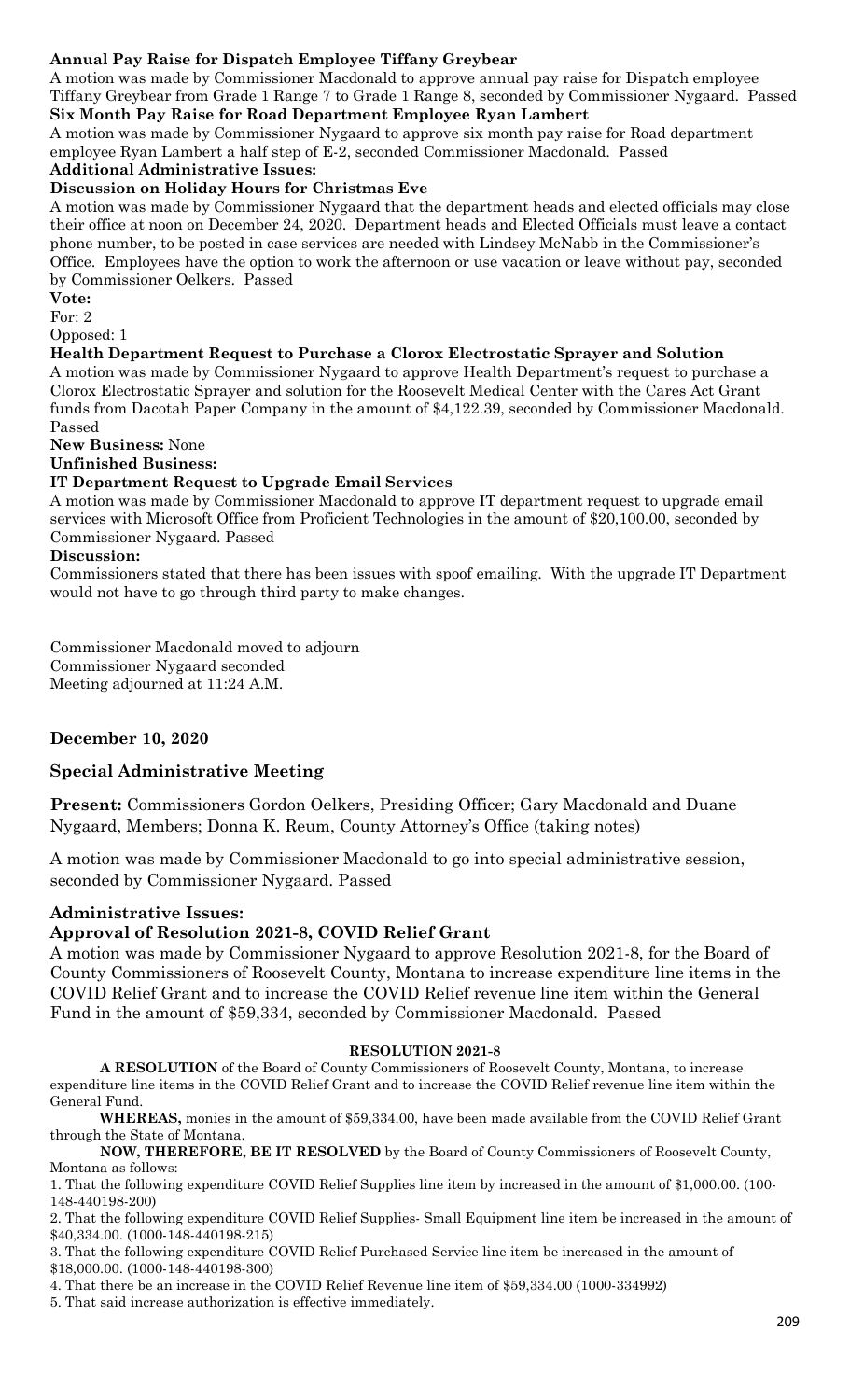#### BOARD OF COUNTY COMMISSIONERS ROOSEVELT COUNTY

/s/ Gordon Oelkers, Presiding Officer /s/ Duane Nygaard, Member /s/ Gary Macdonald, Member

ATTEST: /s/ Cheryl A. Hansen County Clerk and Clerk of the Board of County Commissioners

Commissioner Macdonald moved to adjourn Commissioner Nygaard seconded Meeting adjourned at 11:33 A.M.

## **December 22, 2020**

## **Regular Public Meeting**

**Present:** Commissioners Gordon Oelkers, Presiding Officer; Duane Nygaard and Gary Macdonald, Members; Donna K. Reum and Frank A. Piocos, County Attorney's Office; Casey Burke, County Planner; Bill Vander Weele, Northern Plains Independent; Bill Juve; Lindsey McNabb, DES Coordinator/ Administrative Assistant.

Commissioner Oelkers called the meeting to order at 11:00 A.M.

## **Conflict of Interest:** None

## **Minutes:**

## **Minutes for the Regular Public Meeting of December 8, 2020**

A motion was made by Commissioner Macdonald to approve the minutes for the regular public meeting of December 8, 2020, seconded by Commissioner Nygaard. Passed

**Minuets for the Special Administrative Meeting of December 10, 2020** 

A motion was made by Commissioner Nygaard to approve the minutes for the special

administrative meeting of December 10, 2020, seconded by Commissioner Macdonald. Passed **Public Comment:** None

**Administrative Issues:**

## **Reappoint Dana Salivar to the Fair Board**

A motion was made by Commissioner Nygaard to reappoint Dana Salivar to the Fair Board for two years, seconded by Commissioner Macdonald. Passed

## **Reappoint Phylis Sethre to the Fair Board**

A motion was made by Commissioner Macdonald to reappoint Phylis Sethre to the Fair Board for two years, seconded by Commissioner Nygaard. Passed

## **Resignation from Library Board Member Susan Snitker**

A motion was made by Commissioner Macdonald to accept resignation from Library Board member Susan Snitker, seconded by Commissioner Nygaard. Passed

## **Discussion:**

Commissioners would like to thank Ms. Snitker for time served.

## **Resignation from Fair Board Member Rick Gilbert**

A motion was made by Commissioner Nygaard to accept resignation from Fair Board member Rick Gilbert, seconded by Commissioner Macdonald. Passed

## **Discussion:**

Commissioners would like to thank Mr. Gilbert for time served.

## **County Planner Request to Approve Minor Subdivision**

A motion was made by Commissioner Macdonald to approve O'Conner minor subdivision,

seconded by Commissioner Nygaard. Passed

## **Claims:**

## **Claims for December 4, 2020 in the amount of \$179,206.11**

A motion was made by Commissioner Macdonald to approve the claims for December 4, 2020 in the amount of \$179,206.11, seconded by Commissioner Nygaard. Passed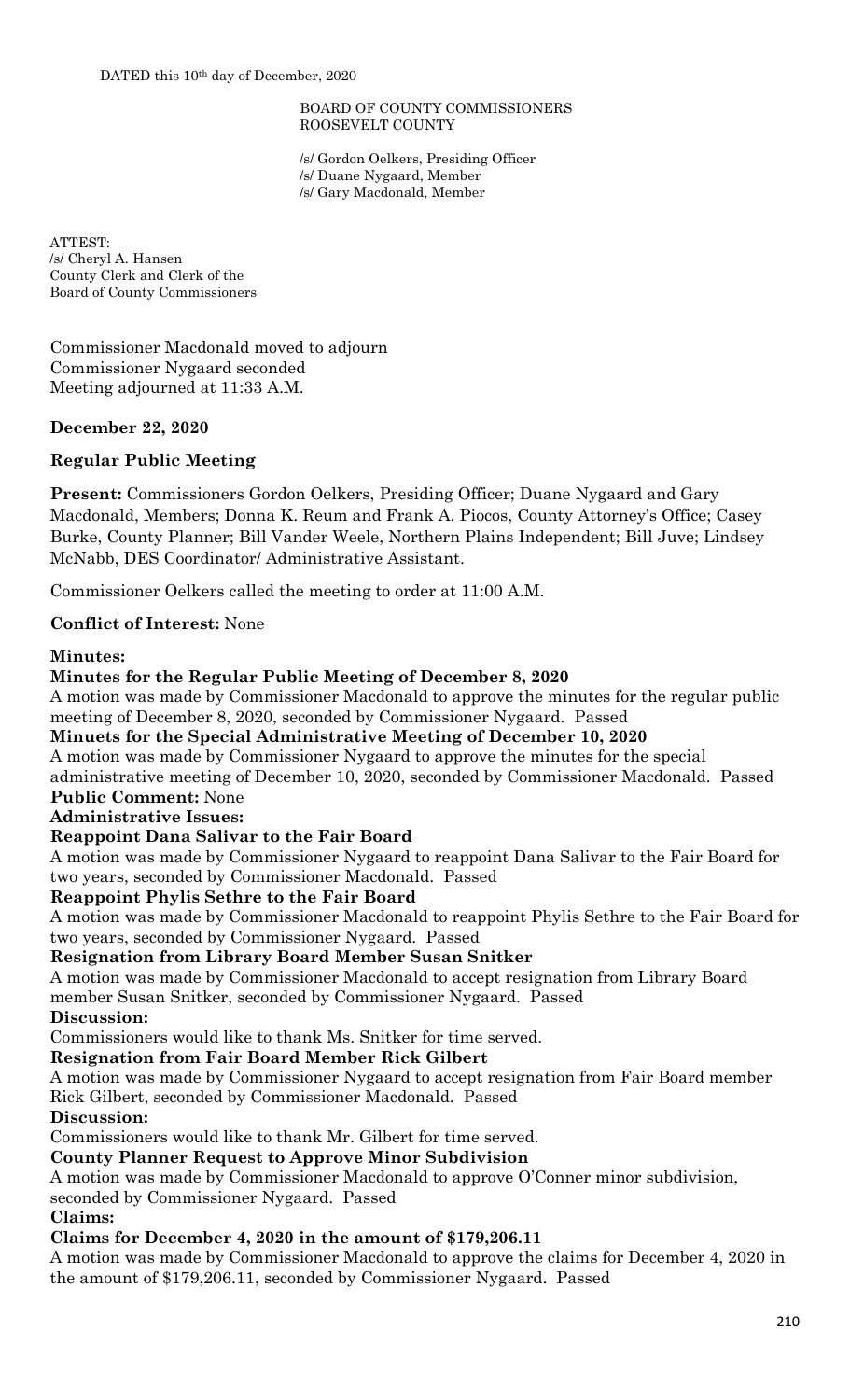## **Claims for December 17, 2020 in the amount of \$203,015.11**

A motion was made by Commissioner Macdonald to approve the claims for December 17, 2020 in the amount of \$203,015.11, seconded by Commissioner Nygaard. Passed **New Hire:** None **Pay Raises:** None **Additional Administrative Issues: Approval of Letter of Support for Nemont 911 Grant**  A motion was made by Commissioner Nygaard to approve letter of support to Nemont for the 911 Grant, seconded by Commissioner Oelkers. Passed **Vote:** For: 2 Abstain: 1 **New Business:** None **Unfinished Business:** None

Commissioner Macdonald moved to adjourn Commissioner Nygaard seconded Meeting adjourned at 11:10 A.M.

**WARRANTS: PAYROLL AND CLAIMS:** The Board has now completed the auditing of all claims presented for payment and ordered the following listed warrants issued:  $\frac{1}{\text{Check}}$ 

| Check #  | payee/name         | Check $\frac{1}{2}$ |
|----------|--------------------|---------------------|
| $-68852$ | GARY MACDONALD     | \$<br>3,322.27      |
| $-68851$ | DUANE NYGAARD      | 3,839.68<br>Ş.      |
| $-68850$ | GORDON OELKERS     | 4,543.06<br>Ş.      |
| $-68849$ | LAURIE EVANS       | Ş.<br>2,895.36      |
| $-68848$ | ERIKA FYFE         | \$<br>2,362.06      |
| $-68847$ | JERI TOAVS         | \$<br>3,275.27      |
| $-68846$ | JERRI GRIMSRUD     | 1,867.29<br>Ş.      |
| $-68845$ | TRACI HARADA       | 2,738.10<br>Ş.      |
| $-68844$ | PENNY HENDRICKSON  | 2,838.10<br>\$      |
| $-68843$ | PEGGY PURVIS       | \$<br>2,522.44      |
| -68842   | SHELLEY ARNDT      | \$<br>2,409.95      |
| $-68841$ | DAVID BLOCK        | 3,248.67<br>\$.     |
| $-68840$ | BRITTANY DEAVILA   | \$<br>1,025.06      |
| $-68839$ | JENNA PRESSER      | 3,185.27<br>\$.     |
| $-68838$ | BETTY ROMO         | \$.<br>2,595.52     |
| -68837   | CARLY TATTOO       | \$<br>2,056.05      |
| $-68836$ | CHERYL HANSEN      | 3,694.05<br>\$.     |
| $-68835$ | TRACY JUVE-MIRANDA | \$<br>3,906.66      |
| $-68834$ | LINDSEY NYGAARD    | \$.<br>3,286.09     |
| $-68833$ | JAN PANKRATZ       | 3,009.16<br>\$.     |
| -68832   | MARIA RYAN         | \$<br>2,921.04      |
| $-68831$ | AUSTIN KNUDSEN     | \$<br>5,905.44      |
| -68830   | FRANK PIOCOS       | \$.<br>5,021.95     |
| $-68829$ | DONNA REUM         | 3,470.83<br>\$.     |
| $-68828$ | CHRISTA WAGNER     | 2,450.18<br>\$.     |
| $-68827$ | BRENDA ABRAHAM     | \$<br>2,116.35      |
| $-68826$ | CAMARILLO BURSHIA  | \$<br>1,458.82      |
| $-68825$ | COLE HANKS         | \$.<br>3,283.75     |
| $-68824$ | CRAIG KARGE        | 3,048.66<br>\$.     |
| $-68823$ | CHRISTINE KILSDONK | 1,830.25<br>\$.     |
| $-68822$ | STEVEN HARADA      | \$<br>393.25        |
| $-68821$ | LINDSEY MCNABB     | \$<br>3,323.98      |
| $-68820$ | CLAYTON VINE       | \$<br>3,358.71      |
| -68819   | DANNON GIBBY       | \$<br>918.85        |
| $-68818$ | SIBLEY JANKOVIAK   | \$<br>927.08        |
| $-68817$ | MICHELLE BARSNESS  | \$<br>2,333.17      |
| $-68816$ | FRANCES HAYES      | \$<br>4,527.62      |
| $-68815$ | TARRAH POITRA      | \$<br>2,033.90      |
| $-68814$ | PATRICIA PRESSER   | 4,945.67<br>\$.     |
| $-68813$ | LOIS TUFTON        | 1,547.32<br>\$.     |
| $-68812$ | DARLA ZIMMERMAN    | \$<br>2,331.10      |
| $-68811$ | ARTHUR ALLEN       | \$<br>2,353.57      |
| $-68810$ | JEFF ADKINS        | \$<br>1,848.01      |
| $-68809$ | GRANT BOYSUN       | \$<br>2,945.23      |
| $-68808$ | NUFRY BOYSUN       | \$<br>3,085.52      |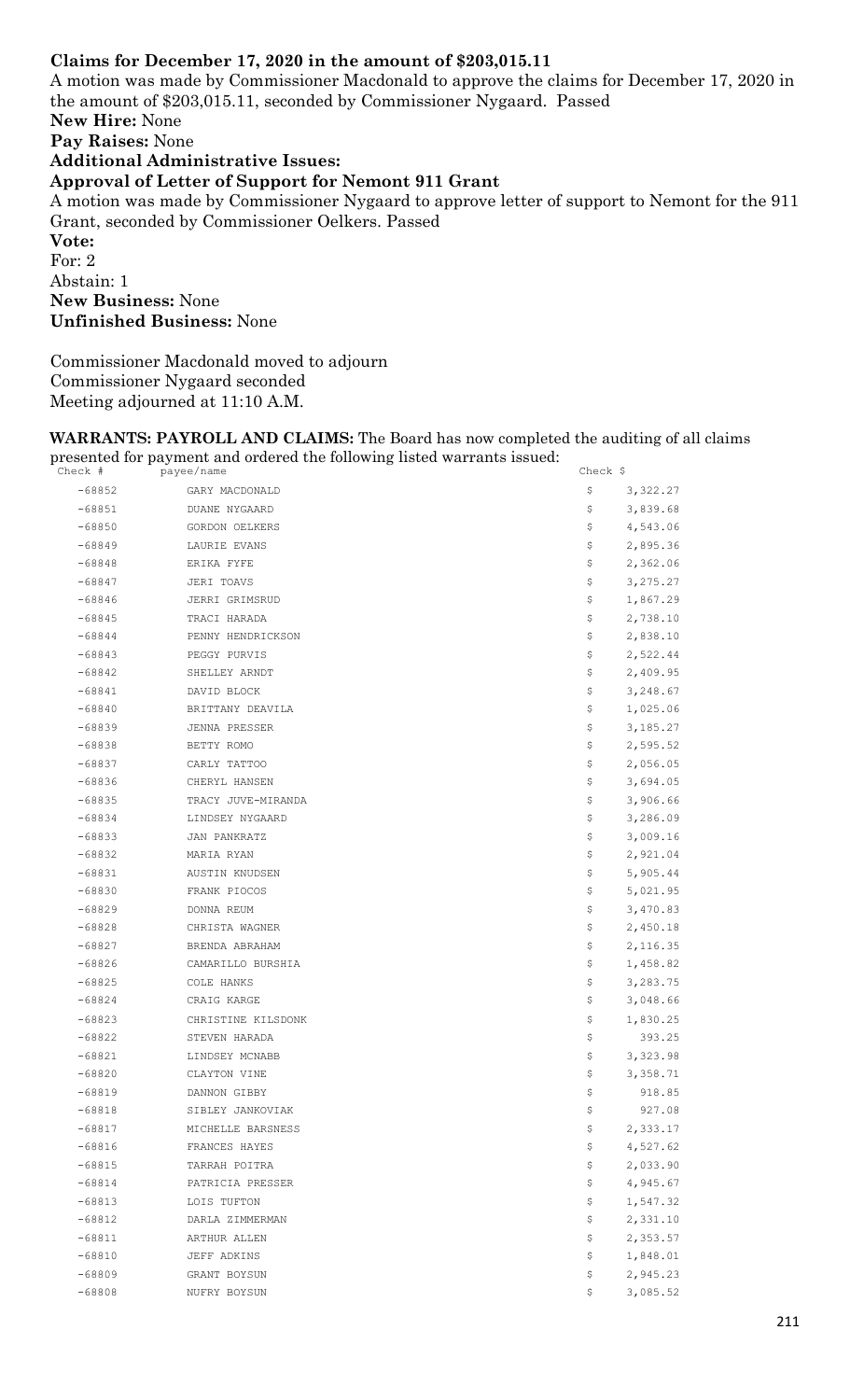| -68807             | DAVID COMBS                      | \$        | 2,961.79             |
|--------------------|----------------------------------|-----------|----------------------|
| $-68806$           | SCOTT DOORNEK                    | \$        | 3,005.51             |
| -68805             | ALAN ENGELKE                     | \$        | 295.22               |
| $-68804$           | JACOB GIBBY                      | \$        | 2,831.37             |
| $-68803$           | REX JENSEN                       | \$.       | 1,934.95             |
| -68802             | EDWARD KALAL                     | \$.       | 3,517.32             |
|                    |                                  |           |                      |
| $-68801$           | RYAN LAMBERT                     | \$        | 2,715.89             |
| $-68800$           | DEREK MCNABB                     | \$        | 3,397.77             |
| $-68799$           | KENNETH NORGAARD                 | \$        | 3,177.26             |
| $-68798$           | JARED POLAND                     | \$        | 2,465.43             |
| $-68797$           | ELDON PORRAS JR                  | \$        | 2,929.69             |
| $-68796$           | WILLIAM SYNAN                    | \$        | 255.65               |
| -68795             | WILLIAM PETERSEN                 | \$        | 3,023.34             |
| -68794             | ANGELA MILLER                    | \$        | 1,620.40             |
| $-68793$           | LEONA COLVIN                     | \$        | 512.93               |
| $-68792$           | SHEILA DUNN                      | \$.       | 2,221.19             |
|                    |                                  |           |                      |
| $-68791$           | SHERI HARVEY                     | \$        | 1,080.30             |
| -68790             | JANET LIVINGSTON                 | \$        | 3,027.18             |
| -68789             | PATRICIA SILVA PRONTO            | \$        | 2,339.28             |
| $-68788$           | MIRACLE SPOTTED WOLF             | Ş.        | 2,673.89             |
| $-68787$           | JULIE BACH                       | \$.       | 3,588.10             |
| $-68786$           | PAMELA CLARK                     | \$        | 2,702.08             |
| -68785             | ANNE HELLER                      | \$        | 2,397.31             |
| -68784             | VIRGINIA MCGINNIS                | \$        | 675.51               |
| $-68783$           | ALYSSA PAUTSCH                   | Ş.        | 2,030.24             |
|                    |                                  |           |                      |
| $-68782$           | CAROL RASMUSSEN                  | \$.       | 2,246.50             |
| $-68781$           | CYNTHIA WELCH                    | \$        | 2,308.33             |
| -68780             | JUDITH HEUPEL                    | \$        | 2,621.17             |
| -68779             | <b>JASON BAKER</b>               | \$        | 3,235.84             |
| $-68778$           | TINA BETS HIS MEDICINE           | Ş.        | 2,362.35             |
| $-68777$           | LOWELL BOYD JR                   | \$.       | 3,065.24             |
| $-68776$           | TONETTA CANTRELL                 | \$        | 2,138.75             |
| $-68775$           | CENTENNIAL COLON                 | \$        | 3,851.72             |
| $-68774$           | ROBERT CORBELL                   | \$        | 4,262.56             |
| $-68773$           | MICHAEL ELLERTON                 | \$        | 3,188.30             |
| $-68772$           | <b>JASON FREDERICK</b>           | \$.       |                      |
|                    |                                  |           | 4,361.82             |
| $-68771$           | DEVON HUGHES-MUNDEN              | \$.       | 3,396.31             |
| $-68770$           | PILAR KUNZ                       | \$        | 3,779.57             |
| -68769             | TIMOTHY LINGLE                   | \$        | 4,310.11             |
| $-68768$           | PATRICK O'CONNOR                 | Ş.        | 4,189.01             |
| $-68767$           | DAMON SADLER                     | Ş.        | 3,661.02             |
| $-68766$           | MARY SIMONS                      | \$.       | 2,452.79             |
| $-68765$           | JARED STANDING                   | \$        | 3,813.50             |
| -68764             | JOHN SUMMERS                     | \$        | 5,247.07             |
| -68763             | RYAN VAN KERKHOVE                | \$        | 3,626.52             |
| $-68762$           |                                  |           |                      |
| $-68761$           |                                  |           |                      |
|                    | DHAREEN VILLALUZ                 | Ş.        | 4,118.51             |
|                    | JEFFREY BERGER JR                | \$.       | 1,962.80             |
| $-68760$           | GAYDELLA BRUNELLE                | \$        | 2,554.45             |
| $-68759$           | CATHERINE DICKEY                 | \$        | 2,839.94             |
| -68758             | CARLOS GARCIA                    | Ş.        | 2,950.24             |
| -68757             | TIFFANY GREY BEAR                | Ş.        | 2,142.72             |
| $-68756$           | TEGAN KELLER                     | Ş.        | 1,635.57             |
| $-68755$           | LEANN MAROTTEK                   | \$.       | 2,714.30             |
| $-68754$           | RACHAEL PARKER                   | \$        | 3,749.02             |
|                    |                                  |           |                      |
| -68753             | BRANDY SUTTON                    | \$        | 1,874.63             |
| -68752             | JESSICA WALKER                   | Ş.        | 2,228.68             |
| $-68751$           | JEFFREY WOZNIAK                  | Ş.        | 3,495.73             |
| $-68750$           | ELISE AKERS                      | \$.       | 2,338.53             |
| -68749             | JOHN BENAVENTE                   | \$        | 2,661.06             |
| -68748             | TROY BLOUNT                      | \$        | 3,160.89             |
| -68747             | KEELIA BROCK                     | Ş.        | 2,239.42             |
| $-68746$           | DEBRA COLLINS                    | Ş.        | 2,842.16             |
| $-68745$           | LAKOTA FLYING HORSE              | Ş.        | 2,524.14             |
| $-68744$           | GERALD JACKSON JR                | \$.       | 2,859.76             |
| $-68743$           | RICHARD MCDONALD                 | Ş.        | 2,564.58             |
| -68742             | TRISTAN RANDALL                  | \$        | 2,586.84             |
| $-68741$           | JERRETT SMIDT                    | Ş.        | 2,350.26             |
|                    |                                  |           |                      |
| $-68740$<br>-68739 | JENNIFER SMITH<br>DIGMIE TINGLIN | \$.<br>\$ | 2,400.37<br>2,839.45 |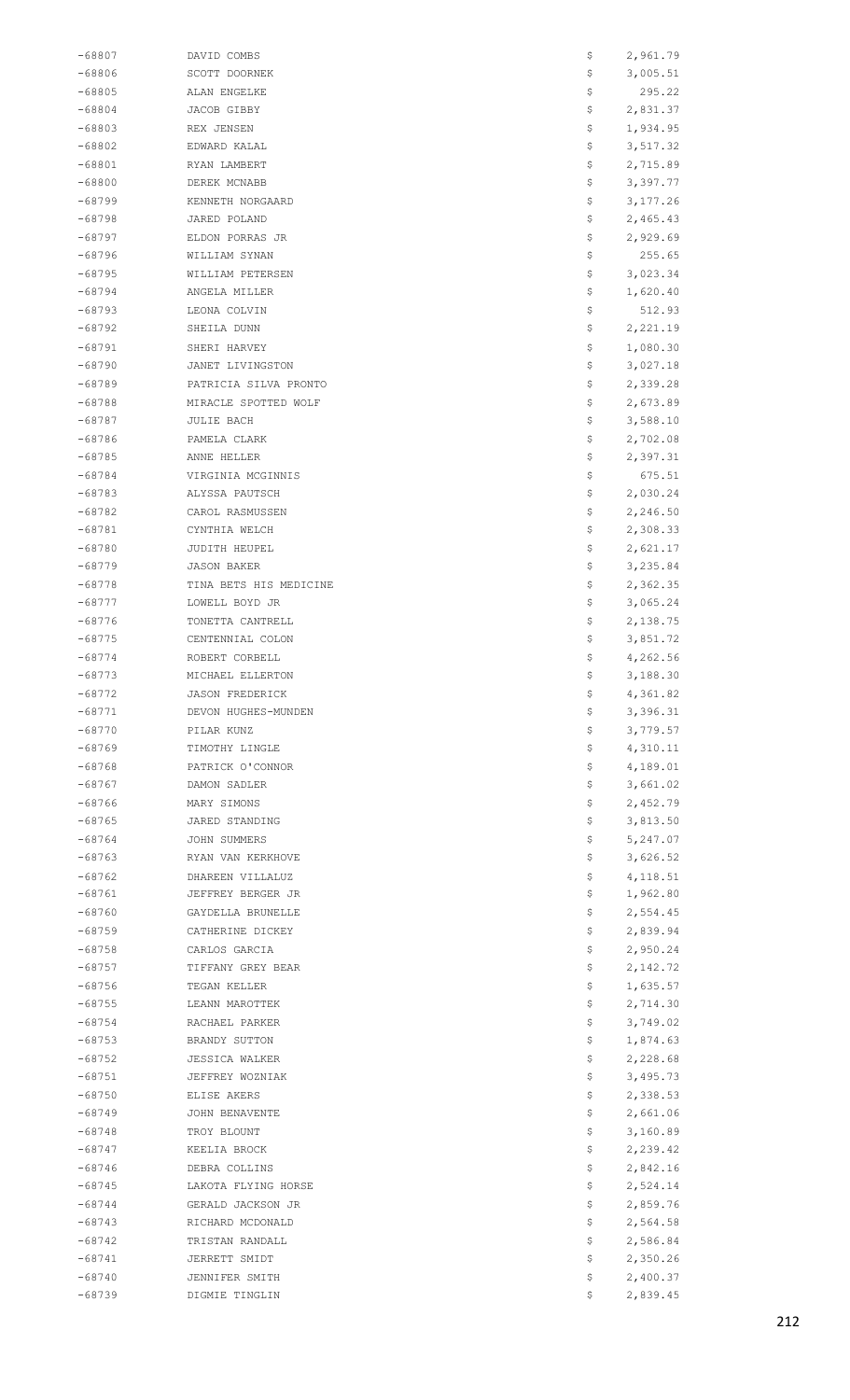| -68738   | ROCHELLE ROMO       |                                          | \$  | 269.28      |
|----------|---------------------|------------------------------------------|-----|-------------|
| $-68737$ | SAMUEL BOYD         |                                          | \$  | 775.47      |
| $-68736$ | LYLE LAMBERT        |                                          | \$  | 145.50      |
|          | Electronic          |                                          | \$  | 317, 322.74 |
| $-68735$ | HSA                 | WESTERN BANK                             | \$  | 2,082.05    |
| $-68734$ | D-SHRF              | PUBLIC EMPLOYEES RETIREM                 | \$  | 31,557.60   |
| $-68733$ | FIT                 | IRS/FEDERAL DEPOSIT                      | \$  | 110,277.47  |
| $-68732$ | P.E.R.S.            | PUBLIC EMPLOYEES RETIREM                 | \$  | 57,969.82   |
| $-68731$ | SIT                 | STATE TREASURER                          | \$  | 20,043.00   |
|          | Deductions          |                                          | \$  | 221,929.94  |
| 43952    | MORTY MANNING       |                                          | \$  | 907.85      |
| 43953    | MORTY MANNING       |                                          | \$  | 1,918.77    |
| 43954    | JOHN SUMMERS        |                                          | \$  | 454.78      |
| 43955    | GLORIA GIESE        |                                          | \$  | 1,400.50    |
| 43956    | MELVIN CLARK        |                                          | \$  | 3,199.49    |
| 43957    | JAMES MAGNAN        |                                          | \$  | 1,867.21    |
| 43958    | TYLER STERLING      |                                          | \$  | 2,517.11    |
| 43959    | TEGAN KELLER        |                                          | \$  | 17.68       |
|          | Non-Electronic      |                                          | \$  | 12,283.39   |
| 43960    | AFLAC               | AFLAC                                    | \$  | 4,310.62    |
| 43961    | AFSCME AFSCME       |                                          | \$  | 519.60      |
| 43962    |                     | CHILD SUPPORT CHILD SUPPORT ENFORCEMEN   | \$  | 188.00      |
| 43963    |                     | CHILD SUPPORT-S OFFICE OF CHILD SUPPORT  | \$  | 486.00      |
| 43964    | COLONIAL            | COLONIAL LIFE & ACCIDENT                 | \$  | 2,277.52    |
| 43965    | EBMS/FLEX FEES EBMS |                                          | \$  | 1,281.95    |
| 43966    |                     | EBMS/HEALTH INS EBMS/HEALTH INSURANCE    | \$  | 118,813.01  |
| 43967    |                     | GARNISHMENT/MDR MT DEPT OF REVENUE       | \$  | 729.36      |
| 43968    |                     | GARNSH/SOLAS LL SOLAS LLC                | \$  | 910.76      |
| 43969    |                     | JEFFERSON PILOT JEFFERSON PILOT FINANCIA | \$  | 552.01      |
| 43970    |                     | NEW YORK LIFE NEW YORK LIFE              | \$  | 2,247.03    |
| 43971    | PEBSCO              | NATIONWIDE RETIREMENT SO                 | \$. | 2,000.00    |
| 43972    |                     | UNION/DEPUTIES MONTANA TEAMSTERS/LOCAL   | \$  | 2,304.00    |
| 43973    |                     | WAGE GARNISHMEN WIP SERVICES, LLC        | \$  | 730.94      |
|          | Deductions          |                                          | \$. | 137,350.80  |
|          | Electronic          |                                          |     |             |
|          | Non-Electronic      |                                          | \$  | 539,252.68  |
|          | Total               |                                          | \$  | 149,634.19  |
|          |                     |                                          | Ŝ.  | 688,886.87  |

# **TOTAL PAYROLL WITH WORKERS COMP & UNEMPLOYMENT: \$704,683.44**

| 1000 GENERAL                   |              |  |
|--------------------------------|--------------|--|
| 101000 CASH/CASH EQUIVALENTS   | \$107,624.01 |  |
| 2110 ROAD FUND                 |              |  |
| 101000 CASH/CASH EQUIVALENTS   | \$139,086.64 |  |
| 2140 NOXIOUS WEED              |              |  |
| 101000 CASH/CASH EQUIVALENTS   | \$322.85     |  |
| 2160 COUNTY FAIR FUND          |              |  |
| 101000 CASH/CASH EQUIVALENTS   | \$3,241.43   |  |
| 2170 AIRPORT                   |              |  |
| 101000 CASH/CASH EQUIVALENTS   | \$503.92     |  |
| 2220 LIBRARY                   |              |  |
| 101000 CASH/CASH EQUIVALENTS   | \$2,459.01   |  |
| 2280 SENIOR CITIZENS           |              |  |
| 101000 CASH/CASH EQUIVALENTS   | \$5,969.21   |  |
| 2290 EXTENSION SERVICE         |              |  |
| 101000 CASH/CASH EQUIVALENTS   | \$9,097.30   |  |
| 2300 PUBLIC SAFETY             |              |  |
| 101000 CASH/CASH EQUIVALENTS   | \$42,861.58  |  |
| 2360 ROOSEVELT CO MUSEUM       |              |  |
| 101000 CASH/CASH EQUIVALENTS   | \$503.96     |  |
| 2460 MCCABE SPECIAL            |              |  |
| 101000 CASH/CASH EQUIVALENTS   | \$20.08      |  |
| 2795 COMMUNITY OF BROCKTON     |              |  |
| 101000 CASH/CASH EOUIVALENTS   | \$333.88     |  |
| 2821 GAS TAX-SPECIAL           |              |  |
| 101000 CASH/CASH EOUIVALENTS   | \$6,743.10   |  |
| 2830 PLANNING JUNK MV          |              |  |
| 101000 CASH/CASH EQUIVALENTS   | \$2,400.00   |  |
| 2979 CFDC-BIOTERRORISM GRANT   |              |  |
| 101000 CASH/CASH EQUIVALENTS   | \$155.54     |  |
| 5210 WATER OPERAT-BROCKTON     |              |  |
| 101000 CASH/CASH EQUIVALENTS   | \$73.18      |  |
| 5310 SEWER OPERAT-BROCKTON     |              |  |
| 101000 CASH/CASH EQUIVALENTS   | \$1,818.48   |  |
| 5410 SOLID WASTE OPER-BROCKTON |              |  |
| 101000 CASH/CASH EOUIVALENTS   | \$2,517.88   |  |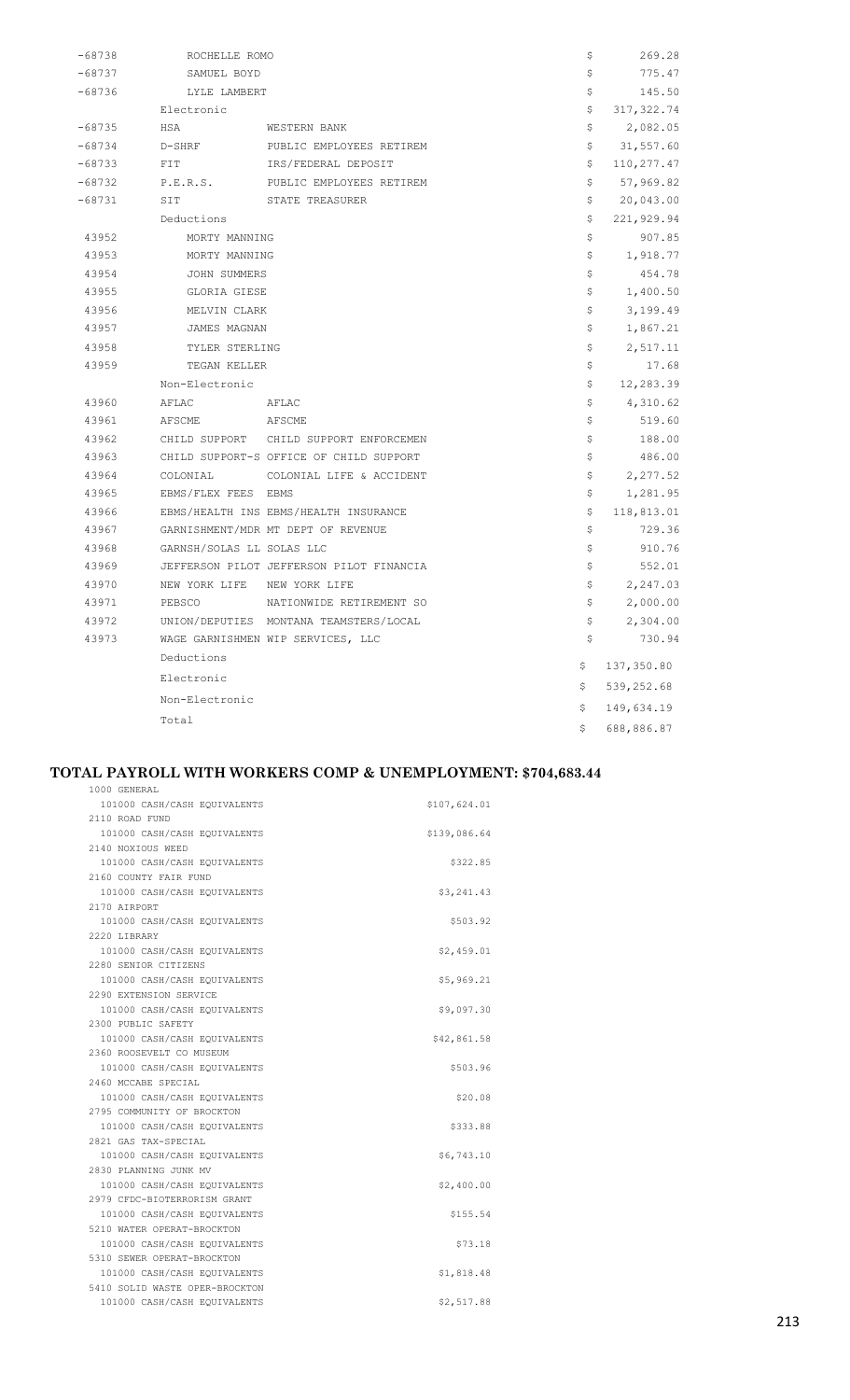#### Total: \$326,988.11

## **TOTAL CLAIMS AND PAYROLL FOR NOVEMBER, 2020: \$1,031,671.55**

#### **ABATEMENTS APPROVED: 5643-5644**

**FEES RECEIVED:** The following fees for the month of November were received from various offices:

| Clerk and Recorder      | \$10,377.50 |
|-------------------------|-------------|
| JP Wolf Point           | \$          |
| JP Culbertson           | \$6,816.00  |
| Clerk of District Court | \$6,109.15  |
| Sheriff                 | \$600.00    |

**INVESTMENT INTEREST:** County Treasurer Betty Romo reported the County had received investment interest for the month of November from the following:

| <b>Opportunity Bank checking Interest</b> | \$45.64    |
|-------------------------------------------|------------|
| <b>Opportunity Bank Savings Interest</b>  | \$194.27   |
| <b>Opportunity Bank STIP Interest</b>     | \$4,292.53 |
| <b>Opportunity Bank Money Market</b>      | \$         |
| First Community Bank interest Wolf Point  | \$656.96   |
| Independence Bank Savings Interest        | \$68.65    |

**DEPOSITS:** The following listed checks were deposited with the County Treasurer \$400.00- Tower Rent from Highway Patrol to General Fund. \$8,248.53- Oil Royalties from Kraken to General Fund. \$16,064.00- Oil Royalties from Kraken to General Fund. \$196.51- Oil Royalties from Darrah to General Fund. \$8,536.29- FY 21 County Fuel Tax to Gasoline Tax Fund. \$101.53 FY 21 County Fuel Tax to Road Fund. \$163.51- Oil Royalties from BBX Operating to General Fund. \$954.82- Gravel Pit Royalties from Wolf Point Sand and Gravel to Road Fund. \$320.91- Oil Royalties from Poplar Resources to General Fund. \$8,437.51- Oil Royalties from Oasis to General Fund. \$73,014.55-FY 21 2nd Quarter Entitlement Share to General Fund. \$54,106.06- FY 21 2nd Quarter Entitlement Share to Road Fund. \$9,880.48- FY 21 2nd Quarter Entitlement Share to Bridge Fund \$2,781.28- FY 21 2nd Quarter Entitlement Share to Noxious Weed Fund. \$2,948.66- FY 21 2nd Quarter Entitlement Share to County Fair Fund. \$1,244.31- FY 21 2nd Quarter Entitlement Share to Airport Fund \$3,855.54- FY 21 2nd Quarter Entitlement Share to Comprehensive Insurance Fund. \$1,161.16- FY 21 2nd Quarter Entitlement Share to Mosquito Control Fund. \$8,270.73- FY 21 2nd Quarter Entitlement Share to Library Fund. \$2,140.88- FY 21 2nd Quarter Entitlement Share to Senior Citizen Fund \$2,986.68- FY 21 2nd Quarter Entitlement Share to Extension Service Fund \$40,769.95- FY 21 2nd Quarter Entitlement Share to Public Safety Fund. \$632.66- FY 21 2nd Quarter Entitlement Share to Roosevelt County Museum Fund \$9,083.39- FY 21 2nd Quarter Entitlement Share to Permissive Medical Fund. \$3,987.31- FY 21 2nd Quarter Entitlement Share to Community of Brockton \$939.86- FY 21 2nd Quarter Entitlement Share to Rural Fire District 64 Fund. \$351.19- FY 21 2nd Quarter Entitlement Share to Soil Conservation Fund. \$416.48- FY 21 2nd Quarter Entitlement Share to Hospital 1 & 9 Ambulance Fund. \$2,821.96- FY 21 2nd Quarter Entitlement Share to Hospital 1 & 9 Fund. \$5,576.87- FY 21 2nd Quarter Entitlement Share to Hospital 17, 64 & 65 Fund. \$3,359.15- FY 21 2nd Quarter Entitlement Share to Hospital 3 & 45 Fund.